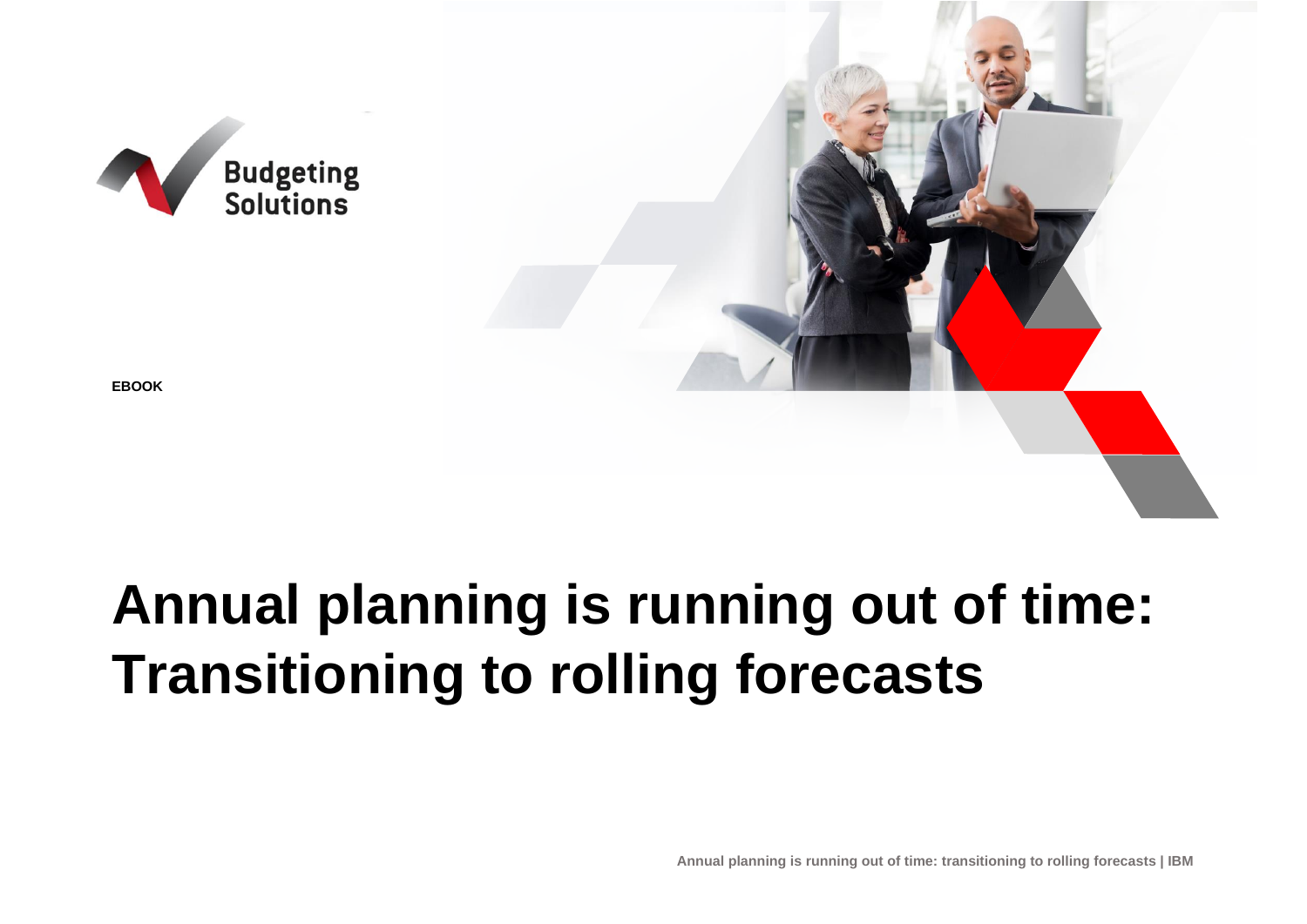### **Background**

Is it time to consider retiring the traditional annual plan to favour more agile processes like rolling forecasts? The traditional annual plan served a valuable purpose for decades. The question is, has the annual plan been enshrined in tradition but outlived its value and usefulness?

Business leaders focused on maximizing shareholder value must always be ready to adopt and adapt to new technologies and transformational practices. If we only focus on 'what's new,' we might overlook the transition from 'what is no longer useful.' How much of 'the new' should be adopted, and when? How much of 'the old' should be replaced? A better question to ask may be: what happens when an outcome has value, but the path to achieving that value is outdated, expensive, and limiting?





In this eBook, Paul Bavington, Director, at Budgeting Solutions and Robert Haywood, Finance Director, at Budgeting Solutions discuss the benefits of rolling forecasts and explain why annual planning was broken even before the COVID crisis.





**Director**

**Rob Haywood Finance Director**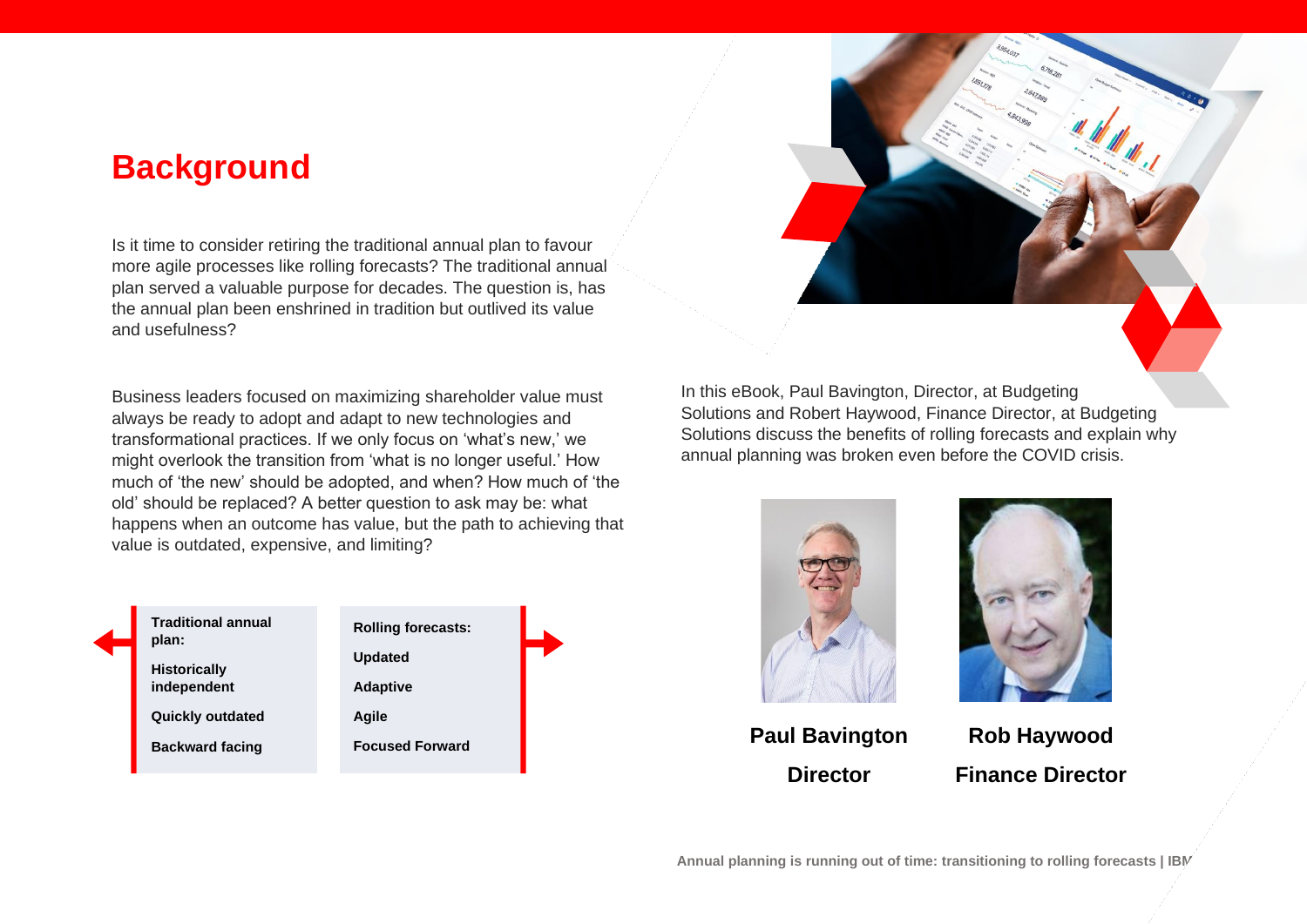

# **The challenges with traditional annual planning**

#### **Hardwired to a finite calendar, executed on outdated tools**

From a recent IBM CFO Survey there were three critical functions of annual planning identified: (1) keeping track of performance; the historical and actual information on how the business is performing, (2) setting priorities and making plans that can be shared across the company to get everyone working together, and (3) gauging the success of the stated plan against shifting business dynamics.

The functions satisfied by traditional annual planning remain. Still, the technology has outpaced the conventional means of execution like harvesting data from different business units, and countless spreadsheets with embedded discrepancies and errors.

The other issue is that the construction of traditional annual plans is typically hardwired into a finite calendar, limiting the view of information and the ability to make agile plans and adaptive management decisions.

#### **Traditional annual plans are time-consuming, expensive, and limiting**

How long does it take to assemble a traditional annual plan? Most estimates run between two and five months, framed more as an exercise in looking backward than making guesses about a variable or volatile future.

Arvind Krishna, IBM CEO, points to the cost of creating comprehensive annual plans as a piece of proof that they have outlived their value. "The number of resources required in large organizations is high. It's people intensive. There's a cost associated with the finance staff. You need that staff to work around the clock for a couple of months, which drains resources from the rest of the company. People outside of finance are pulled into budgeting. And there's a negative connotation to all of it: Another budgeting cycle? Didn't we just go through this? It's distracting."

Building a traditional annual plan often allows for a single route, but no more than a few routes, because the process of assembling and organizing the necessary information required months-long effort each year.

#### **It was never easy to predict business environments. It's even harder now.**

The COVID-19 crisis has thrust massive amounts of uncertainty into business dynamics. And there is no way to predict when that uncertainty will end. An annual plan in the current business environment would be difficult, if not impossible to achieve; it would be quickly outdated and ultimately revised beyond recognition.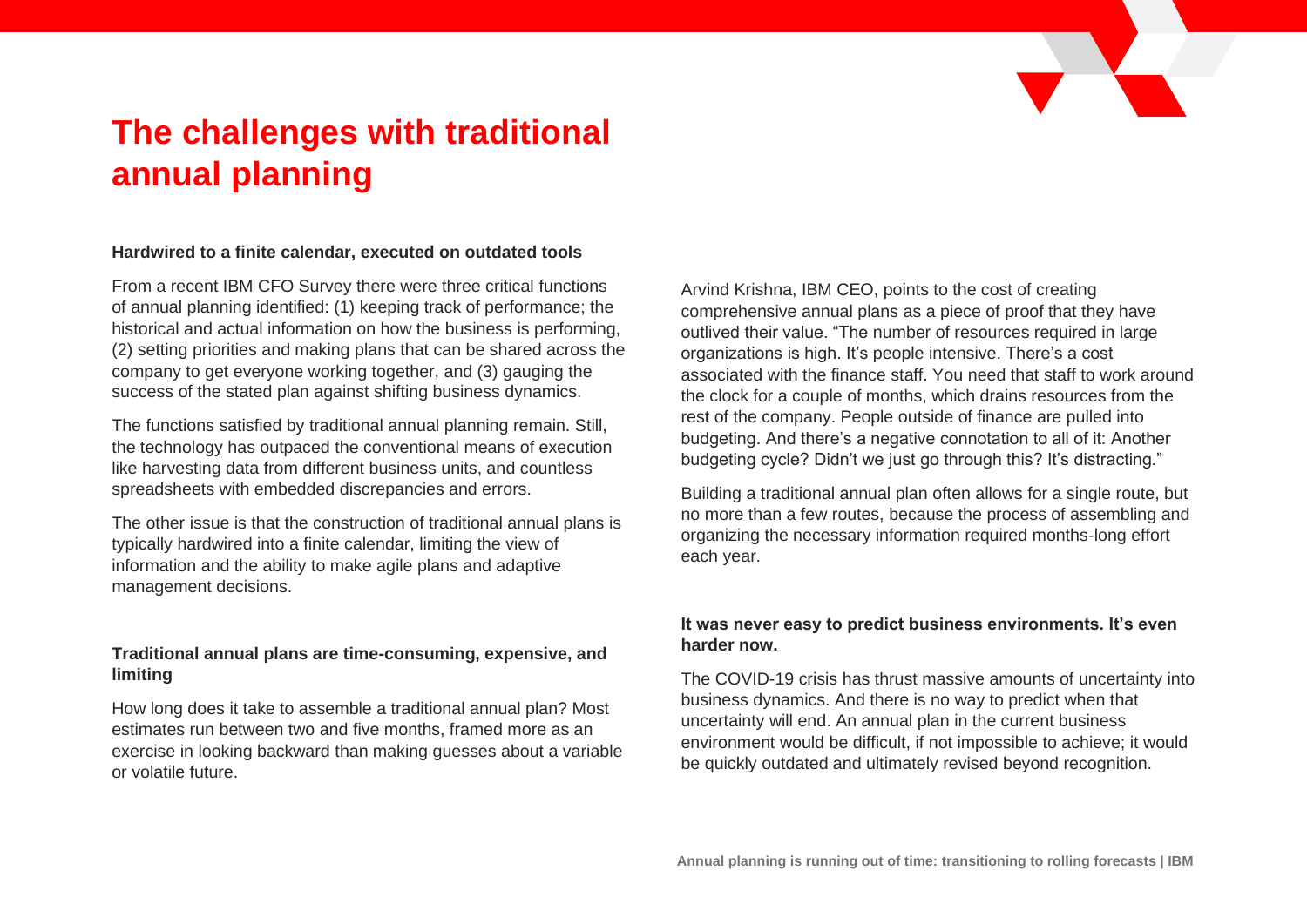# **Solution: Rolling forecasts and scenario-based decisions**

#### **Planning throughout the year instead of planning for a year**

In an environment of accelerated decision-making, what if the resources and brain drain required to assemble an annual plan could be dispersed evenly across the year, not stacked into a few months? Would that be more efficient? More effective? Could it allow for better decisions made more quickly and lead to greater profitability?



Traditional annual plans are by design incapable of the scope and scale of transformation required to harness the increasingly complex and continuously updated data and signals that flow in and out of an entirely digitized enterprise.

"The question is," asks Paul Bavington, Budgeting Solutions' Director, "can we do better? I say we can." In the wake of the COVID crisis, Bavington feels companies should carefully consider transitioning away from annual planning to rolling forecasts and scenario-based decisions. The rolling forecast takes full advantage of digitization benefits by building and accessing multiple scenarios from large and continuously updated data sets. An ongoing stream of increasingly accurate insights is produced as multiple forecast models update automatically with new data, supporting the analysis of scenarios with evolving viewpoints and directional recommendations. These rolling forecasts and scenarios could extend to 18 months and function both as an official system of record and prediction for many constituents as a powerful business

performance tool that's more capable of driving outcomes and achieving goals.

#### **Making better decisions faster**

The pace of business is accelerating. The scope and scale and frequency of variables are all growing. Companies must be prepared to move fast to stay ahead of changes and competition. The cycle time between questions and answers must decrease, while accuracy and insight must increase. A crisis will never be averted with a traditional annual plan. Opportunities will never be seized 12 months in advance.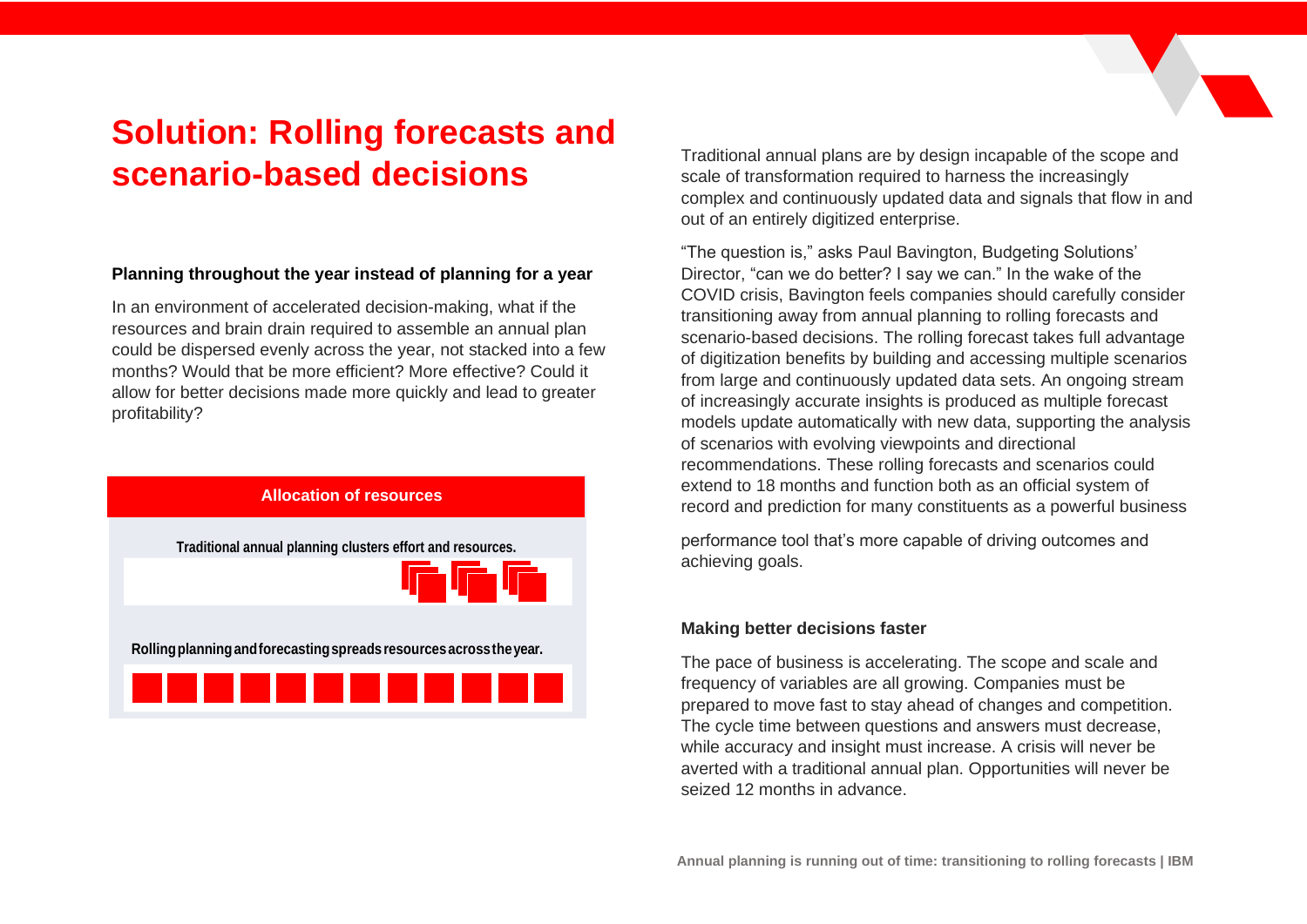#### **The secret of rolling forecasting is that it contains annual plans**

A rolling forecast often extends 18 months or more; any 12-month time frame within the rolling forecast can serve as the annual plan. "Companies could still plan for a year," explains Rob Haywood, Budgeting Solutions Finance Director. "It's a sort of stake in the ground, a starting point… but now they'd have multiple different plans and scenarios."

"This isn't duplicating effort," says Bavington. "A year of planning is always ready and available to become the annual plan if needed. You pick a point in time each year, for example, October, and that becomes the plan for the next year."

Flexibility is the key, says Haywood. "When they need to, for whatever reason, they switch over to a different plan. Now the journey to 50 percent revenue growth isn't one road with one lane, its multiple routes, each with ten lanes, and they can quickly choose between them."



#### **Confidence through uncertainty**

The multiple scenarios offered through rolling forecasting provide the most assured means of achieving success. Companies can create and evaluate a variety of options based on a range of data sets and assumptions.

Scenarios can be constructed to address shifting priorities, for example, liquidity, cash flow, and the workforce.

#### **Looking ahead and solving forward**

"It forces a focus on the future," according to Bavington. "You're always looking to the horizon. Your ability to plan is stronger because you flex those muscles more often."

"When people change a business process because of new technology," says Haywood, "you know that technology is disruptive. That's what people are doing with IBM."

"You automate the process, you apply systems and models," says Bavington "You let the system work for you. And the five months you lost every year, you get a lot of that back."

"The actions you took yesterday will not determine your success tomorrow. Your actions, your decisions, your leadership have to adapt because things are changing so rapidly." Haywood sees a general interest in digitization evolved to a new urgent need for digitization. "It's a race now. It couldn't be more at the forefront of CEOs and CFOs' minds."

"Demand is shifting," says Bavington. "The law of averages doesn't work anymore. Actual endpoints matter. The drivers matter. Change matters. Agility matters."

#### **Hard data for hard choices**

A steady stream of current data allows business leaders to navigate based on reality, even uncomfortable realities. The dynamic shifts in consumer markets and internal business processes brought on by COVID-19 quickly moved companies from planning for success to pivoting for survival. Making difficult decisions rapidly can prevent the necessity of other choices later. Therefore, the need for timely, accurate information is critical. Rolling forecasting allows decisionmaking based on real-time information so that choices can be made with confidence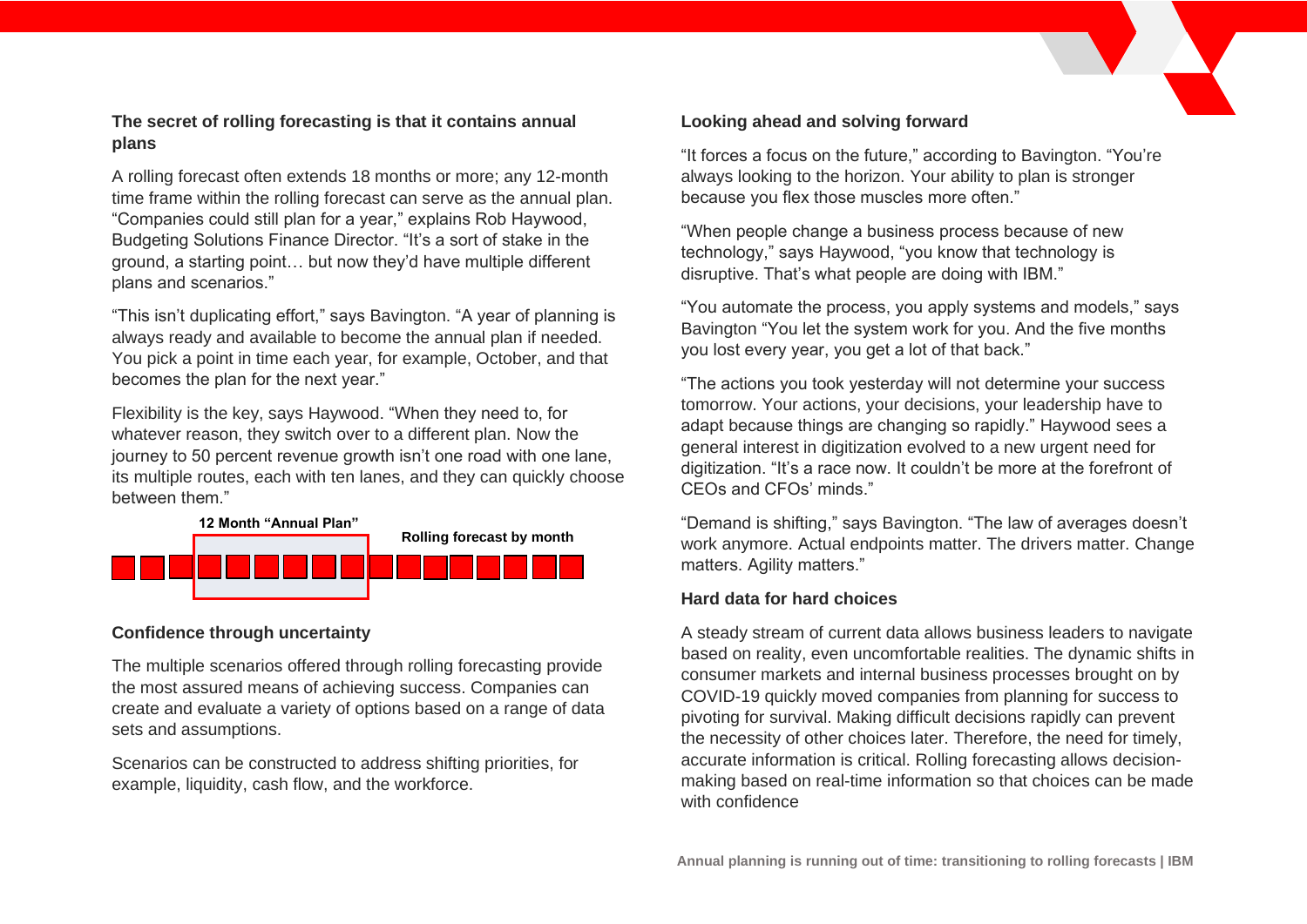# **Why pivoting from traditional planning is critical now?**

Departing from tradition is never easy. Consider corporate culture baked into company calendars; the traditional annual plan is tightly woven into every enterprise's fabric from staffing and scheduling to budgeting for late- night pizza. Finance departments regularly allocate months each year to produce the annual plan, causing other projects and priorities to fit around the planning timeframe even staff vacation time. Key questions to ask: what could be done with that same time and resources if available?

#### **The race to digitize has begun. And it's moving fast.**

In May of 2020, Bavington suggested that immediately after the arrival of the COVID-19 crisis and shutdown, digitization achieved five years of progress in just eight weeks. Keep in mind that companies may have accelerated digitization plans to address sudden urgent needs brought on by COVID-19; the accelerated effort could also help position those same companies competitively.

IBM CEO, Krishna, believes that now more than ever, companies need to move to adopt new technology and agile planning. "You need new technology as well as a different mindset to help capture more information, but most importantly view it through a general business lens rather than focusing on specific number analysis. It's creating a tighter alignment between your data and your actual business."

That alignment, says Krishna, is where the power of digitization and the new processes it empowers can have the highest impact. "If you just take your existing technology and replace it with IBM, there are benefits. But you're not going to get the true benefits unless you start to think about how to change your process." One such example is rolling forecasting.

#### **Scenarios are best suited to address current economic turbulence**

The potential and impact of digitization are changing processes. Bavington and Haywood both see a surge of interest in rolling forecasting, especially after COVID — the control offered by planning replaced by scenarios' flexibility.

Bavington asks, "Who's going to make the annual plan for 2021? How would you even start? The baseline has shifted and continues to shift."

Krishna says, "When you do planning based on historical trends, you get one answer. What happens in 2020 when there are no historical trends? You bring in other factors rather than just historical trends. That allows you to make decisions about the future that are more adaptive and more relevant. With IBM, you can bring in other factors that allow you to forecast more effectively, to do different types of analysis, and tie that analysis to your business so you can monitor to make sure you achieve the results you expect."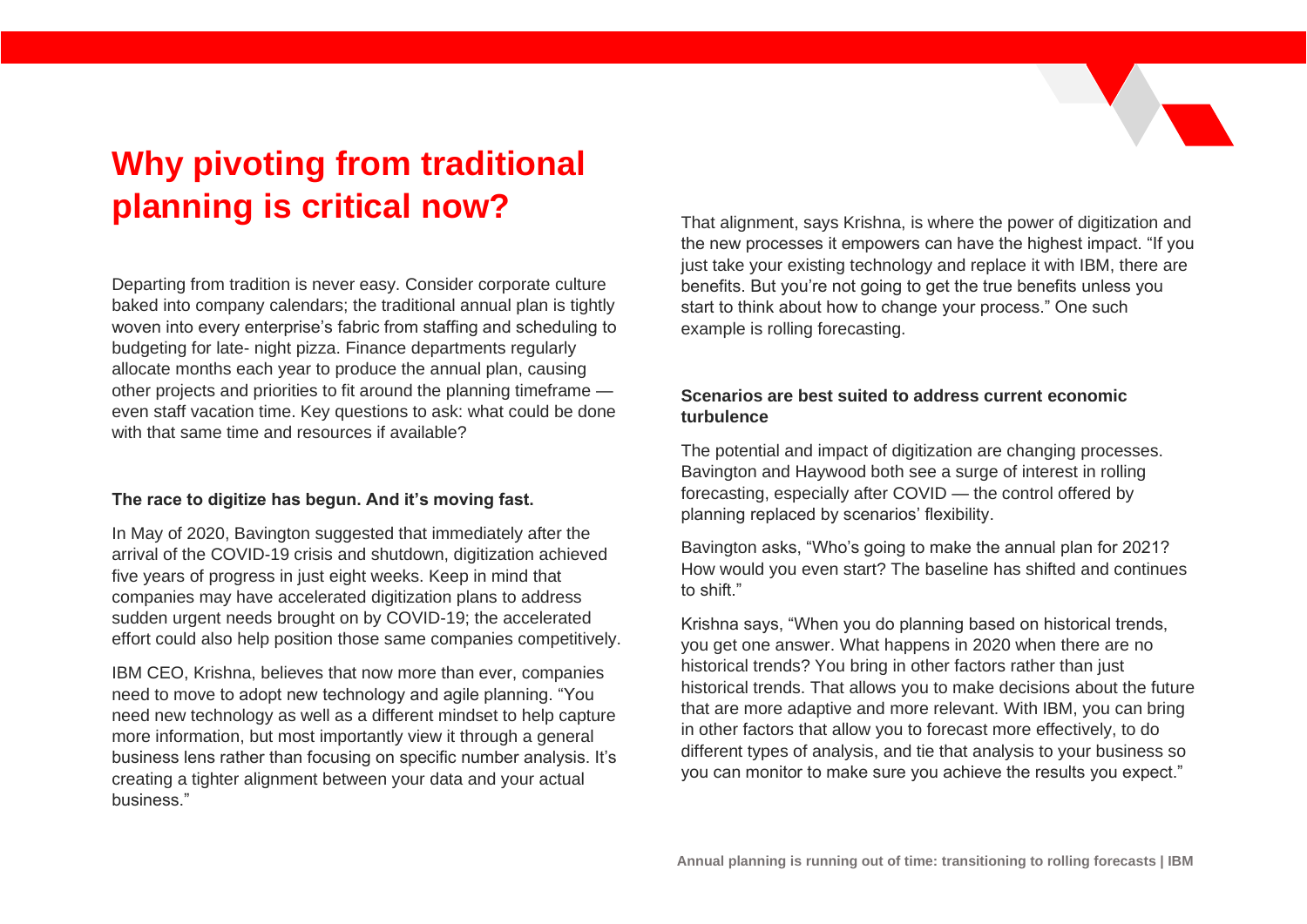### **Conclusion: An annual plan is a map. A rolling forecast is a GPS.**

The economic crisis caused by COVID-19 had two significant impacts on traditional annual plans around the globe. First, current plans were rendered useless. Next, future planning could not rely on past information or assumptions. The old maps were worthless, and the landscape was all new.

IBM CEO Krishna says it's time to consider how business decisions are made, and what can and should be done within the decisionmaking process to make better decisions faster. "How long does it take you as a CEO to make a decision? And are you happy with that? And what I mean by that is if you were to ask anyone in your organization, or a team of folks in the organisation, 'Listen, we want to move in this direction. Let's figure out how best we do that.' And if the answer that you get back isn't fast enough or good enough, you need to then look at a different approach."

As Director at Budgeting Solutions, Paul Bavington believes it's time to transition away from the traditional annual plan. "If 2020 has taught us anything, it's that things change," says Bavington. "Does the annual plan still serve its purpose? In its current format, does it meet the most relevant business planning needs? Is it optimized to achieve a company's short-term and long-term goals?"



Haywood, Finance Director at Budgeting Solutions, describes the traditional annual plan as a paper map with a one-lane route drawn from a departure point to a destination. The route is based on information and assumptions believed to be accurate at the start of the journey. In mid-March of 2020, many of the 'routes' described by Haywood were suddenly impassable. The only way for companies to navigate forward and still achieve existing goals including simple survival — would be exploring multiple potential changes and building various scenarios to prepare a range of decision-making paths through newly uncertain terrain. Such scenario building and agility is the foundation of the rolling forecasting.